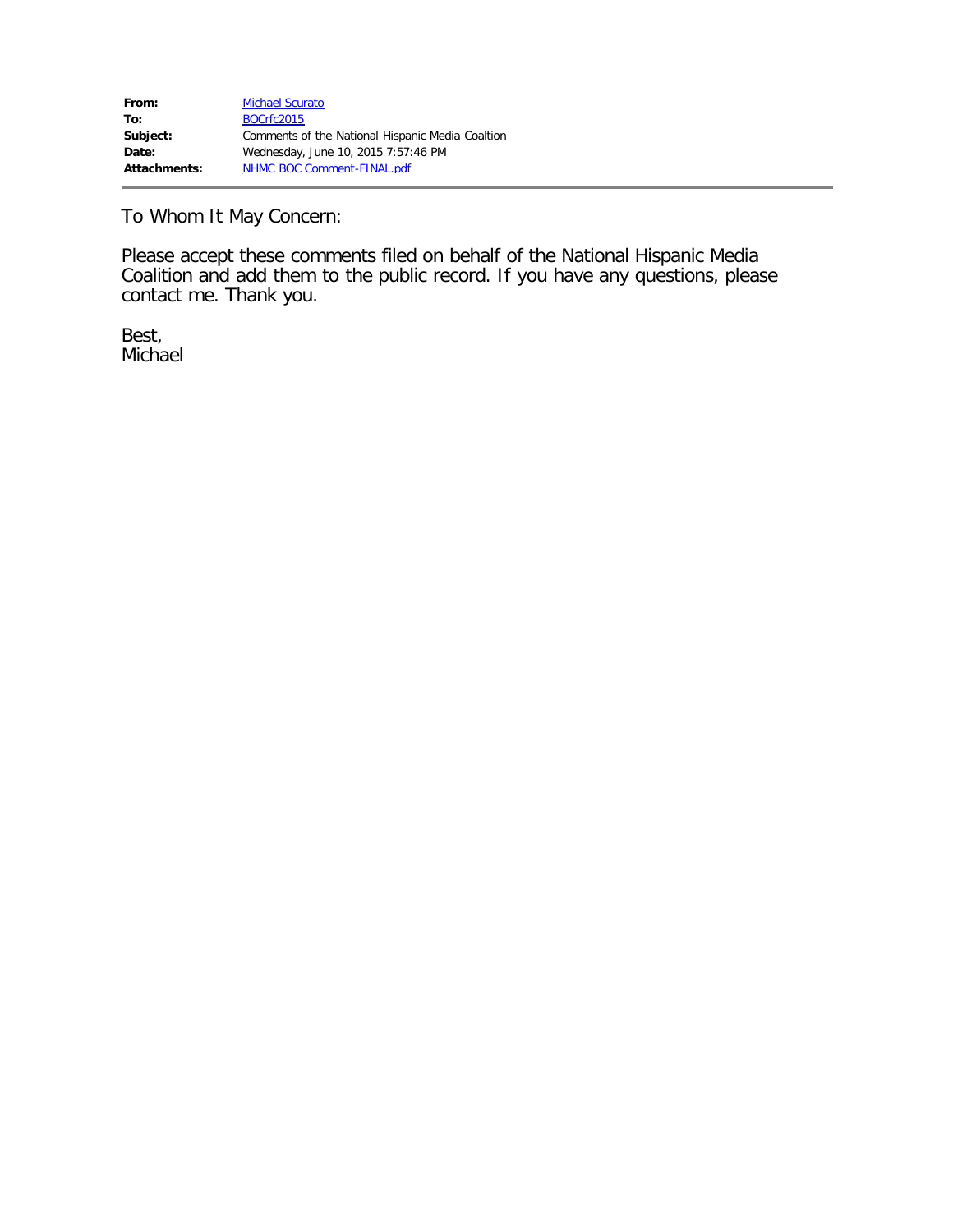

June 10, 2015

#### **VIA E-MAIL**

Broadband Opportunity Council National Telecommunications and Information Administration U.S. Department of Commerce 1401 Constitution Avenue, NW, Room 4626 Washington, DC 20230 BOCrfc2015@ntia.doc.gov

# *Re: Broadband Opportunity Council Notice and Request for Comment: Department of Commerce, NTIA, Docket No. 1540414365-5368-01; Department Of Agriculture, Rural Utilities Service, RIN 0660-XC019.*

Dear Members of the Broadband Opportunity Council:

 

The National Hispanic Media Coalition ("NHMC") <sup>1</sup> respectfully submits these comments in response to the Broadband Opportunity Council's ("BOC") Request for Comments ("RFC") seeking stakeholder input about ways the government can support the needs of communities seeking to expand broadband adoption and access; about regulatory barriers unduly impeding broadband deployment, adoption, or competition; about how existing programs can be modified to support broadband competition, deployment, or adoption; and about actions to remove the barriers and realign existing programs to increase broadband competition, deployment, and adoption.2

While NHMC cares deeply about greater Executive Branch agency involvement in each of the categories listed in the notice – competition, deployment, and adoption – these comments focus on adoption. NHMC believes that executive branch agencies, given the breadth of their work and the number of direct interactions that they have with constituents, can and should play a much greater role in ensuring that each person in this country is able to easily access the Internet. Indeed, as stated in the Presidential Memorandum launching the Council,

<sup>1</sup> NHMC is a 29-year-old media advocacy and civil rights organization for the advancement of Latinos, working towards a media that is fair and inclusive of Latinos, and towards universal, affordable, and open access to communications. NHMC is dedicated to ensuring Latinos and other people of color not only have access to broadband, but are able to adopt it as well. <sup>2</sup> Dep't. of Ag., Rural Utilities Service, Dept. of Commerce, Nat'l Telecomm. & Info. Admin., Docket No. 1540414365–5365–01, Broadband Opportunity Council Notice and Request for Comment, 80 Fed. Reg. 23785 (April 29, 2015), *available at* http://www.ntia.doc.gov/files/ntia/publications/fr\_boc\_notice\_and\_rfc\_4-29-15.pdf ("RFC").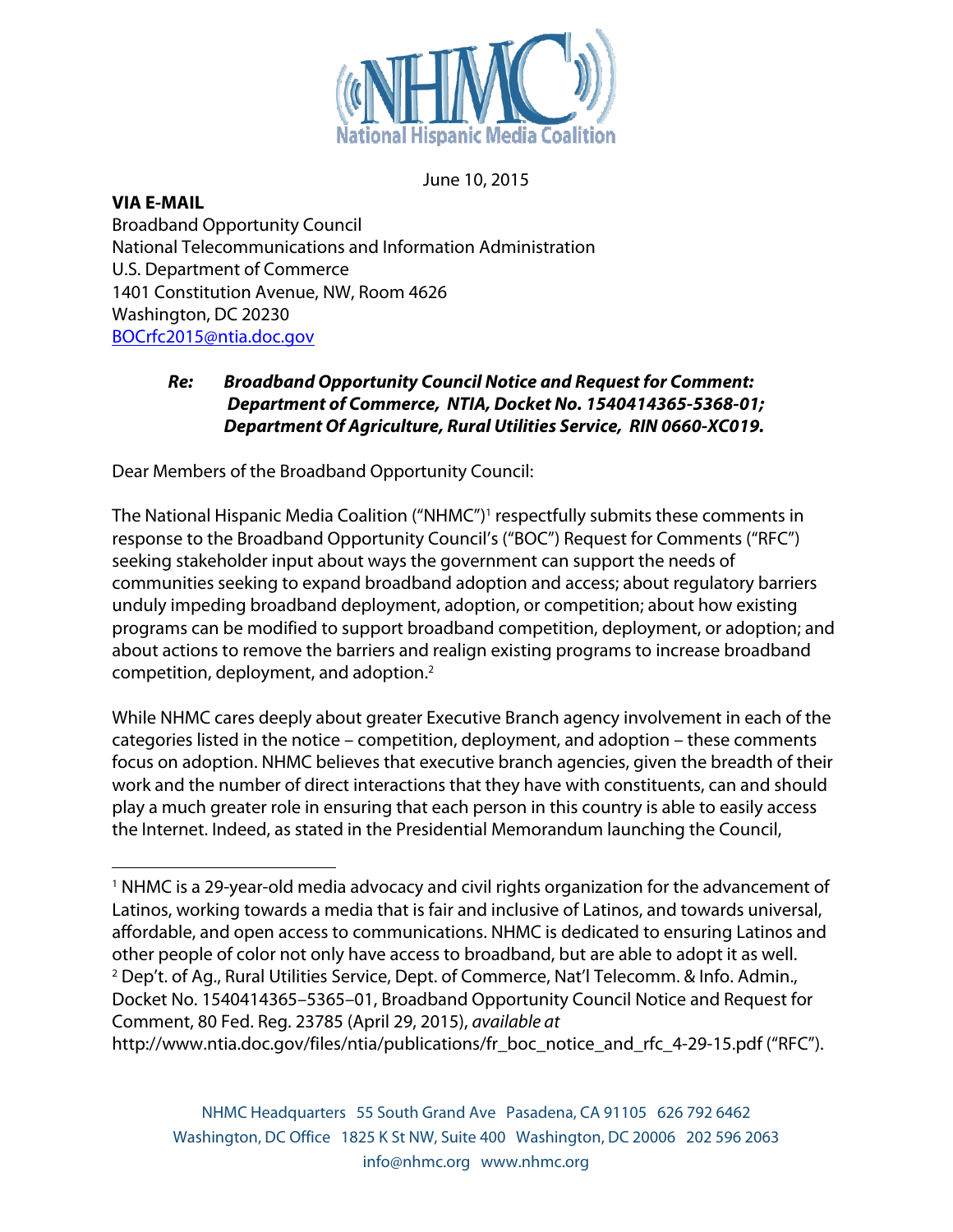"Access to high-speed broadband is no longer a luxury; it is a necessity for American families, businesses, and consumers."3

As this Council is well aware, access to broadband is increasingly being taken for granted as more essential services move onto the Internet. The use of the Internet to disseminate information and deliver services by both the public and private sector is a good thing. It allows for increased efficiency and often saves time and money for all involved, freeing up resources to achieve other goals. However, we must note that those without ready access to broadband will not be able to partake in this progress. Efficiencies and savings, no matter how great, should not be realized at the expense of leaving segments of our population in the digital darkness, unable to access modern platforms as traditional methods like toll-free telephone numbers and brick-and-mortar locations become increasingly unavailable.

While it is in the best interest of the private sector to support efforts to achieve universal broadband access and adoption in this country, as each new broadband user is a potential customer, it is the *responsibility* of the public sector, to include all Executive Branch agencies that utilize online platforms, to make efforts to ensure that their outreach is effective and those they serve are online.

NHMC is encouraged by the President's recognition of this reality and is hopeful that this process, at the very least, highlights for all executive branch agencies that achieving universal broadband access and adoption should be near the top of their priorities.

# **The digital divide is real and persistent**

While home broadband adoption rates have improved since broadband service was first offered as a retail product, the adoption rate still lags among certain segments of the population. Nearly half of Latinos (47%) and almost one-third (30%) of the general population do not have broadband at home.4 The adoption rate is even more dismal in Spanishdominate households where just 38% have broadband.5 Others who are more likely to lack home broadband include the poor, African Americans, Native Americans, rural residents, and seniors.<sup>6</sup>

 <sup>3</sup> Presidential Memorandum on Expanding Broadband Deployment and Adoption by Addressing Regulatory Barriers and Encouraging Investment and Training (Mar. 23, 2015), *available at* https://www.whitehouse.gov/the-press-office/2015/03/23/presidentialmemorandum-expanding-broadband-deployment-and-adoption-addr.

http://www.pewinternet.org/2013/08/26/home-broadband-2013/.<br><sup>5</sup> Lee Rainie, Director, Pew Internet and American Life Project, Presentation at Washington Post Live 2013 Bridging the Digital Divide forum (Nov. 5, 2013), *available at* http://www.pewinternet.org/Presentations/2013/Nov/The-State-of-Digital-Divides.aspx.

 $6$  *Id.* 

<sup>4</sup> Aaron Smith and Kathryn Zickuhr, *Home Broadband 2013: Trends and demographic differences in home broadband adoption*, Pew Research Center (Aug. 26, 2013), *available at*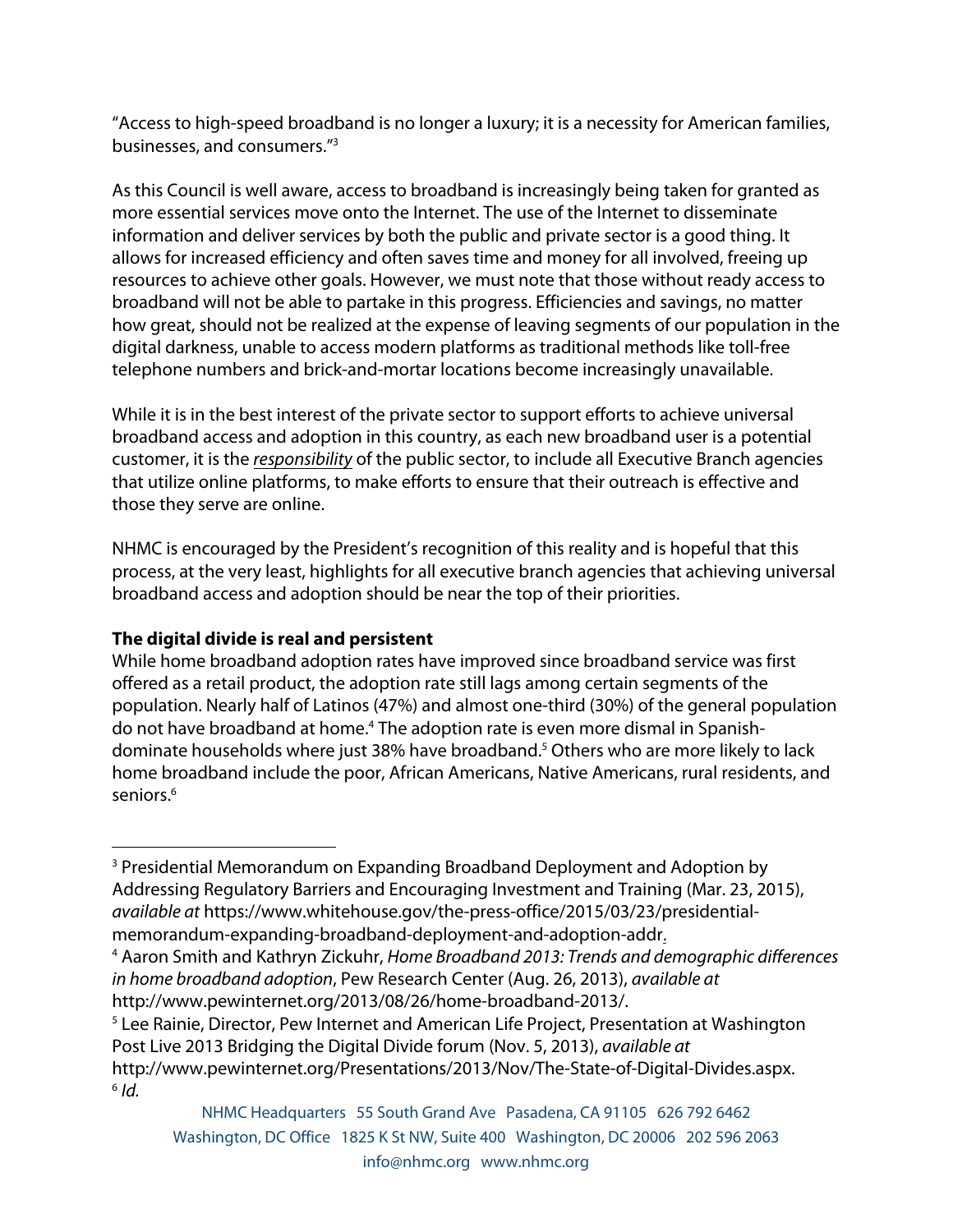This digital divide threatens to remain cemented in place as overall broadband adoption has lagged considerably in recent years – a fact that is possibly attributed to a multitude of factors including a lack of federal policy solutions and ever-escalating broadband prices. According to one researcher from the Pew Research Center's Internet Project, "[a]fter increasing by an average of nearly seven percentage points per year from 2000 through 2009, the national broadband adoption level increased by a total of just seven percentage points from 2009 through 2013."7

Perhaps even more troubling and indicative of the lack of urgency to address this issue in recent years: the latest data indicates that the broadband adoption rate actually posted a slight decline among lower-income communities.<sup>8</sup> Fewer than half of households earning less than \$25,000 have broadband at home.<sup>9</sup>

# **Broadband access and adoption drives positive social and economic outcomes**

A few years ago, the Federal Communications Commission's ("FCC") Broadband Adoption Taskforce defined the digital divide that exists between those that have broadband and those that do not as an "opportunity divide" that manifests itself in a number of ways.10 The Taskforce found that broadband adoption was increasingly important across different sectors of our economy and society. For instance, more than 80% of Fortune 500 companies, including huge employers like Wal-Mart and Target, only accept job applications online.<sup>11</sup> In the next decade, nearly 80% of jobs will require some digital literacy skills.<sup>12</sup> Students with broadband at home graduate at a higher rate than students who lack such access.13 Consumers with broadband at home can save up to \$7,000 per year on goods and services,

<sup>9</sup> Smith Testimony at 16.

 

<sup>13</sup> *Id.* at slide 14.

<sup>7</sup> *Broadband Adoption: The Next Mile Before the Subcomm. On Commc'ns., Tech., and the Internet of the S. Comm. On Commerce, Sci., and Transp.*, 113th Cong. 1 (2013) (statement of Aaron Smith, Senior Researcher, Pew Research Center's Internet Project), *available at*  http://www.commerce.senate.gov/public/?a=Files.Serve&File\_id=8919d402-a852-4246-916ede623778e7e5 ("Smith Testimony").

<sup>&</sup>lt;sup>8</sup> *Id.* at 16 (reporting based on 2012 Census data that 48% of households earning less than \$25,000 use broadband at home); *Computer and Internet Use in the United States: 2013*, American Community Survey Reports at 3 (Nov. 2014), *available at* 

http://www.census.gov/history/pdf/2013computeruse.pdf (reporting based on 2013 Census data that 47.2% of households earning less than \$25,000 have high speed Internet access at home, down from 48% in 2012).

<sup>10</sup> FCC Broadband Adoption Taskforce, *Broadband Adoption Presentation to FCC Open Meeting*, at slide 4-5 (Nov. 30. 2011), *available at*

http://hraunfoss.fcc.gov/edocs\_public/attachmatch/DOC-311281A1.pdf ("Broadband Adoption Taskforce Presentation").

<sup>11</sup> *Id.* at slide 10.

<sup>12</sup> *Id.* at slide 11.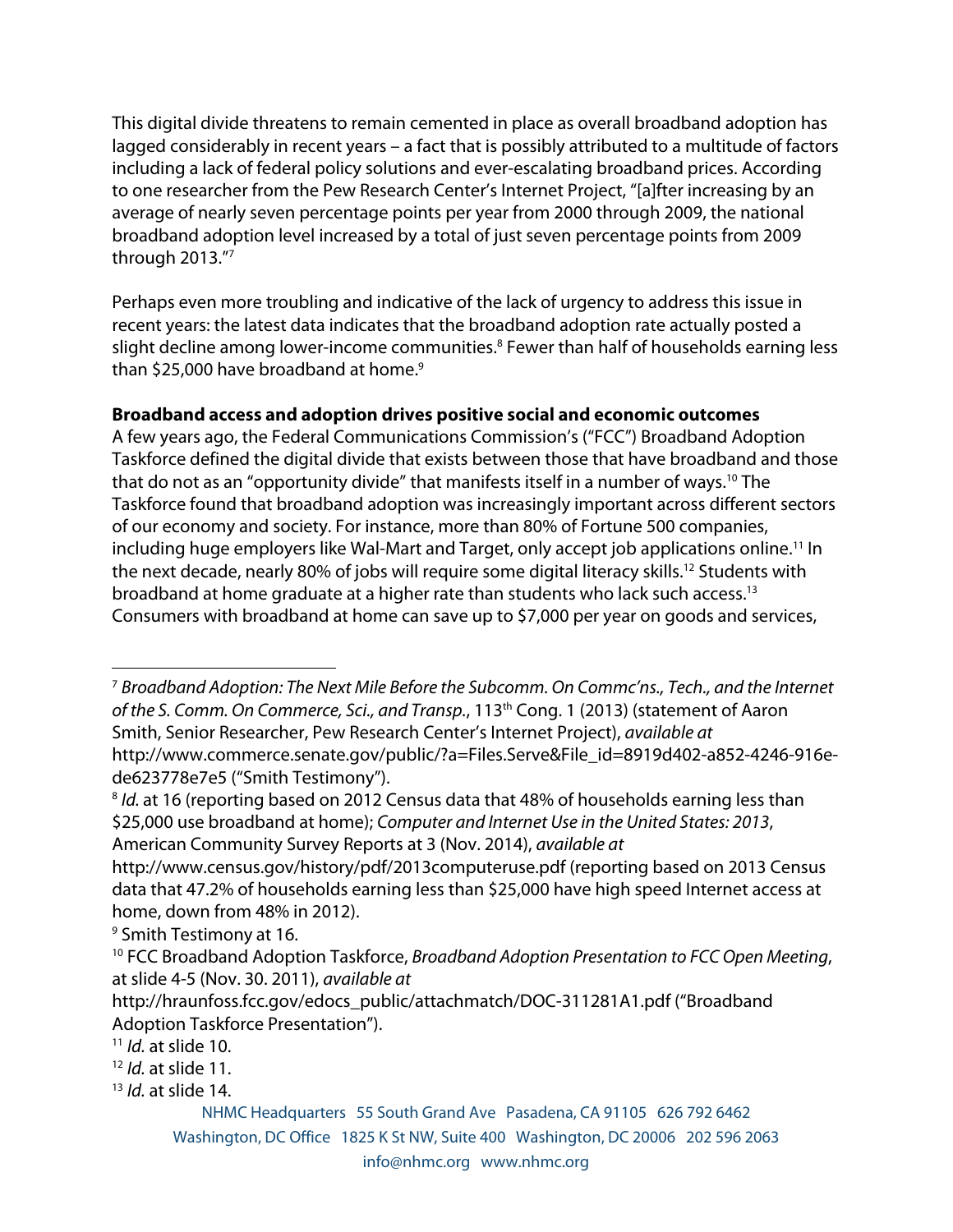and annual revenues of small businesses with broadband access are, on average, \$200,000 higher than those without broadband.<sup>14</sup>

A recently-released study of communities that received funding through the Broadband Technology Opportunities Program (BTOP) found communities that received funding increased access to broadband by 2%, which is predicted to generate between \$5.17 billion and \$21 billion in increased annual economic activity for those communities.<sup>15</sup> Receiving broadband infrastructure grants results in noticeable economic growth, job creation, and income increases, as well as faster broadband speeds at more competitive prices.<sup>16</sup> For example, communities that received BTOP infrastructure grants are projected "to create more than 22,000 long-term jobs and generate more than \$1 billion in additional household income each year."17

Other recent research shows that broadband adoption rates, not the availability of broadband alone, drives local economies of rural communities. <sup>18</sup> Researchers analyzed county-level data to compare non-metro areas in terms of broadband availability, adoption and economic growth between 2001 and 2010. They found that rural counties that reached or exceeded a broadband adoption rate of 60% experienced greater income growth and less growth in unemployment.<sup>19</sup> Those where household broadband adoption was less than 40% exhibited lower growth in the number of businesses and total number of jobs. Broadband adoption is the key to continuing to improve the health of our economy.

For the 5 million households with school-age children that do not have broadband, the Internet is an inaccessible school supply required to complete homework assignments and study for tests.<sup>20</sup> Only one in three households have broadband access, yet seven in ten teachers assign homework that requires it.21

 

NHMC Headquarters 55 South Grand Ave Pasadena, CA 91105 626 792 6462

Washington, DC Office 1825 K St NW, Suite 400 Washington, DC 20006 202 596 2063

<sup>14</sup> *Id.* at slide 19.

<sup>&</sup>lt;sup>15</sup> Juliana Gruenwald, "Research Study Shows NTIA Broadband Grants Provided Billions in Economic Benefits," Nat'l Telecomm. & Info. Admin. (Jan. 2014), *available at*  http://www.ntia.doc.gov/press-release/2015/research-study-shows-ntia-broadband-grantsprovided-billions-economic-benefits.

<sup>16</sup> "BTOP Evaluation Study," Nat'l. Telecomm. & Info. Admin. (accessed June 10, 2015), *available at* http://www2.ntia.doc.gov/Broadband-Resources#evaluation.  $17$  *Id.* 

<sup>18</sup> Econ. Research Serv./USDA, *Broadband Internet*'*s Value for Rural America*, ERR-78 at 15 (Aug. 2009), *available at* http://www.ers.usda.gov/media/155154/err78\_1\_.pdf.

<sup>19</sup> *Rural economies benefit from broadband*, Nat'l Agric. & Rural Dev. Policy Ctr. (Aug. 5, 2014),

*available at* http://www.nardep.info/BenefitsBroadband8.html. 20 John B. Horrigan, "The numbers behind the broadband 'homework gap,'" Pew Research Center Fact Tank (April 20, 2015) *available at* http://www.pewresearch.org/facttank/2015/04/20/the-numbers-behind-the-broadband-homework-gap/.

<sup>21</sup> *Remarks of Commissioner Jessica Rosenworcel*, Taking the Pulse of the High School Student Experience in America, Hispanic Heritage Foundation, Washington, DC (April 29, 2015),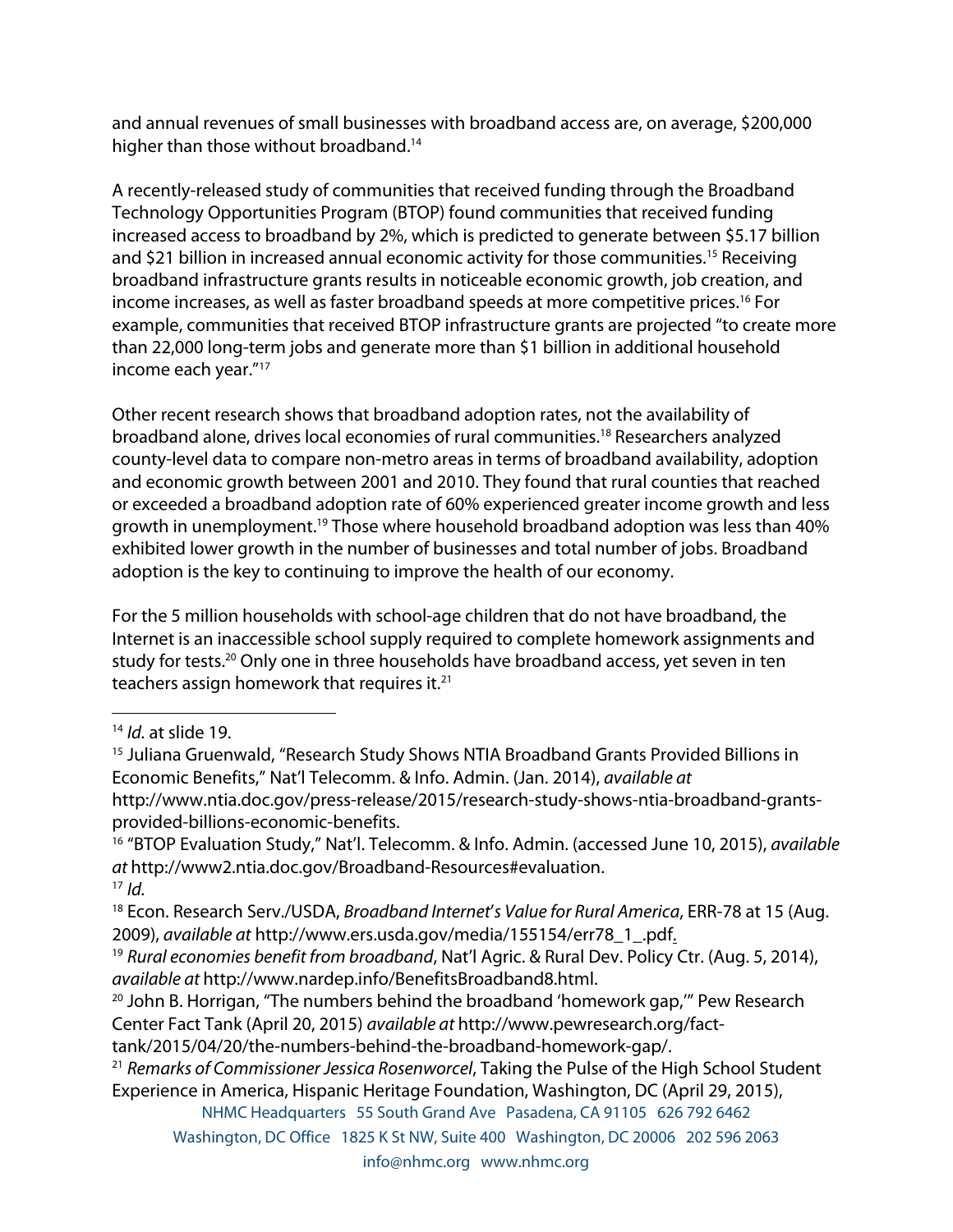A recent survey by the Hispanic Heritage Foundation and the Family Online Safety Institute revealed that nearly 100% of high school students say they are required to access the Internet to complete homework assignments outside of school.<sup>22</sup> Nearly 50% reported that they have been unable to complete a homework assignment because they did not have access to the Internet or a computer, and 42% say they received a lower grade on an assignment because of lack of Internet access.23 Pew research shows that half of teachers in low-income communities say their students' lack of home broadband access has been a barrier to integrating technology into their lessons.<sup>24</sup> Failure to address disparities in home broadband access among our students threatens to significantly harm an entire generation and negatively impact our economy and workforce.

### **Government administration benefits from increased broadband adoption**

In addition to creating economic growth, the ability to move information and services online could save the government a tremendous amount of money. The experience in Great Britain is instructive. When Great Britain, a government that has 650 services and conducts more than a billion transactions with citizens annually, implemented a digital strategy in 2012 to move common transactions online, it projected savings of £1.7 billion annually.<sup>25</sup> Moving government transactions online avoids about 150 million phone calls made to government services.<sup>26</sup> Further, Great Britain found "[o]nline transactions can be 20 times cheaper than by phone, 30 times cheaper than face-to-face, and up to 50 times cheaper than by post."27

State governments in the U.S. are discovering that online tools offer similar savings and opportunities for efficiency. A 2012 study by the Center for Public Policy & Administration at the University of Utah found "eGovernment," "the process of delivering information and processing government transactions digitally through web, phone, mobile, and point-of-

<u> 1989 - Andrea San Andrea San Andrea San Andrea San Andrea San Andrea San Andrea San Andrea San Andrea San An</u>

<sup>23</sup> *Id.*

<sup>24</sup> Remarks of Comr. Rosenworcel.

 $25$  Charles Arthur, "Government services go 'digital by default' to save almost £3bn," The Guardian (Nov. 6, 2012), *available at*

http://www.theguardian.com/technology/2012/nov/06/government-services-digital-defaultsave.

<sup>26</sup> *Id.*

<sup>27</sup> *Id.*

*available at* https://apps.fcc.gov/edocs\_public/attachmatch/DOC-333274A1.pdf ("Remarks of Comr. Rosenworcel").

<sup>22</sup> Hispanic Heritage Foundation and Family Online Safety Institute, *Taking the Pulse of the High School Student Experience in America* (April 28, 2015), *available at*

http://www.hispanicheritage.org/hispanic-heritage-foundation-mycollegeoptions-familyonline-safety-institute-and-other-partners-announce-findings-of-new-study-titled-taking-thepulse-of-the-high-school-student-experience/.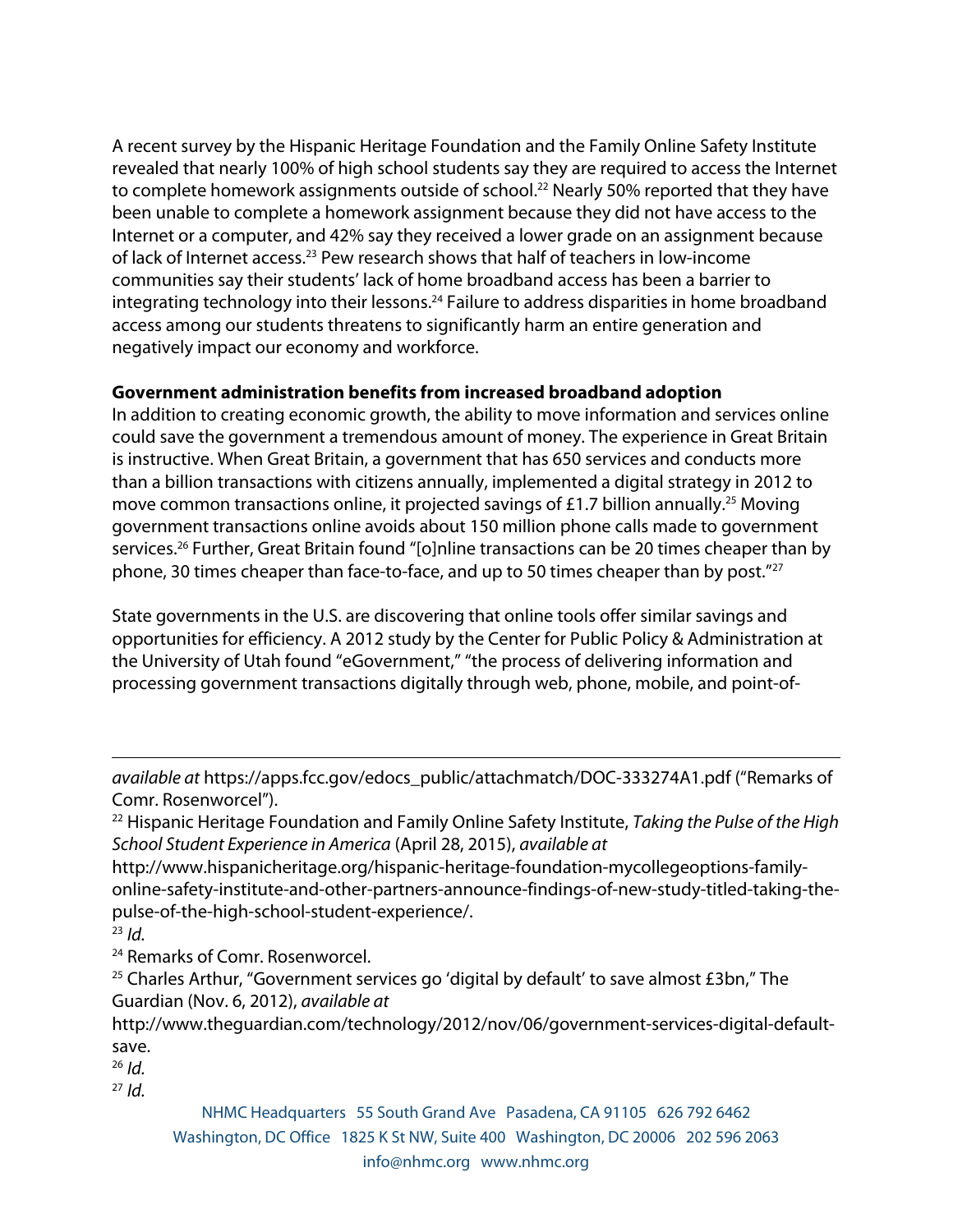purchase channels," saved Utah \$61 million dollars over a 5-year period.<sup>28</sup> There, each face-toface transaction costs about \$17.11, but is just \$3.91 when conducted online, saving \$13.20 per transaction.29

Moving government benefits and services online also saves time and money for consumers. The Department of Veterans Affairs ("VA") is an example of a one-stop experience for veterans to access available benefits, streamlining the application processes for the 21.8 million veterans in the United States.<sup>30</sup> The VA benefits navigator promises it will find all programs and benefits a veteran is eligible for in just 20 minutes.<sup>31</sup> Additionally, the "Explore Benefits" page offers specific information about disability compensation, education and training, employment services, health care, home loans, life insurance, memorial benefits, pensions, and benefits for spouses, dependents, and survivors.<sup>32</sup> The Department also has an "Outreach and Social Sharing Portal" with modern infographics, video testimonials, and sample messaging with unique hashtags for vets to text or tweet about their benefits.<sup>33</sup> In addition to relying on social media to drive vets in search of benefits online, the VA hosts workshops for vets returning from deployment, teaching them about the site and encouraging them to look online for assistance first.

Vets are not the only ones benefiting from online service portals. All citizens can learn about and apply for services and benefits ranging from health and education to housing and finances on benefits.gov. The portal offers links to benefits by category or by state and also includes a benefit finder that produces a list of possible benefits a respondent might be eligible for based on an online questionnaire. 34

34Benefit Finder, Core Questions (accessed June 10, 2015), *available at*  http://www.benefits.gov/benefits/benefit-finder#benefits&qc=cat\_1.

 <sup>28</sup> Center for Public Policy & Administration, "Smarter eGovernment: The Economics of Online Services in Utah," The Univ. of Utah at 1 (2012), *available at*

http://cdn.nextgov.com/media/gbc/docs/pdfs\_edit/110112jm1.pdf ("Utah Report"); *see also* Joseph Marks, "States Save Money with Online Services," Nextgov (Nov. 1, 2012), *available at*  http://www.nextgov.com/cio-briefing/2012/11/states-save-money-online-services/59214/. <sup>29</sup> Utah Report at 1.

<sup>&</sup>lt;sup>30</sup> Tom Risen, "Veterans Day Data Boot Camp," U.S. News & World Report (Nov. 10, 2014), *available at* http://www.usnews.com/news/blogs/data-mine/2014/11/10/veterans-day-databoot-camp.

<sup>31</sup> VA Benefits Navigator, U.S. Dept. of Vet. Affairs (accessed June 10, 2015), *available at*  http://explore.va.gov/benefits-navigator.

<sup>&</sup>lt;sup>32</sup> Explore VA: Learn about VA benefits you may be eligible for, U.S. Dept. of Vet. Affairs (accessed June 10, 2015), *available at* http://explore.va.gov/.

<sup>33</sup> Outreach & Social Sharing Portal, U.S. Dept. of Vet. Affairs (accessed June 10, 2015), *available at* http://explore.va.gov/outreach-sharing.

NHMC Headquarters 55 South Grand Ave Pasadena, CA 91105 626 792 6462

Washington, DC Office 1825 K St NW, Suite 400 Washington, DC 20006 202 596 2063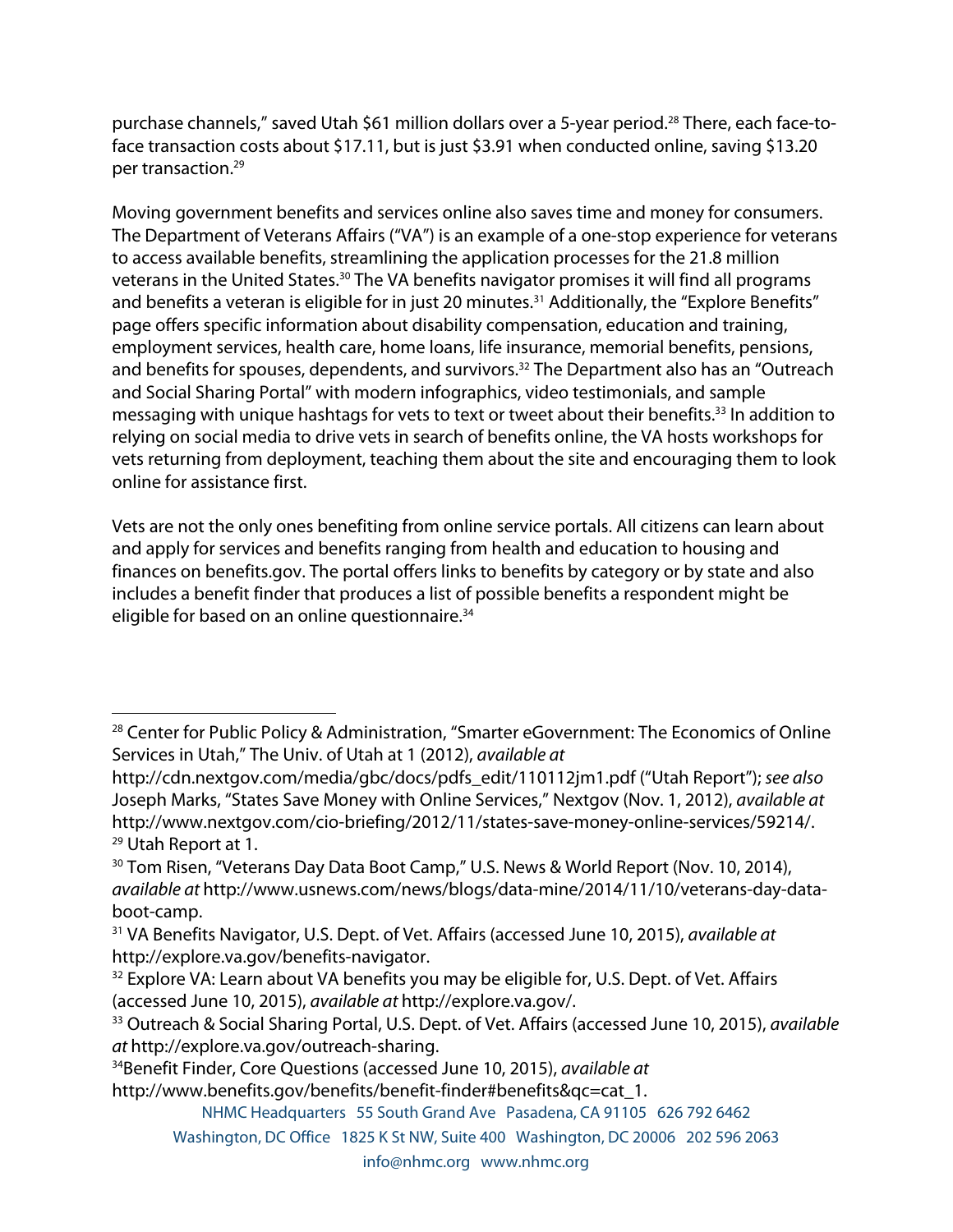### **Cost is a significant barrier to broadband adoption**

Experts have identified a number of barriers to adoption including affordability, digital literacy, and relevance. According to available data, affordability is the key driver of adoption decisions for a larger number of non-adopters. For instance, Latinos cite cost as the number one reason for non-adoption, with 41% of Latinos citing financial challenges as a barrier to broadband.<sup>35</sup> For people under 65, the primary reason cited for non-adoption is also cost.<sup>36</sup> Further, data shows that, for lower-income rural households where broadband is available, affordability is the main barrier to adoption.<sup>37</sup> For families that cancel broadband service, a segment that is particularly important as low-income adoption rates decline, cost is overwhelmingly the reason why.<sup>38</sup> Fifteen percent of U.S. adults use the Internet but lack access at home.<sup>39</sup> Forty-two percent of this group cites affordability issues as the main barrier to adopting broadband.40

This is not surprising as Americans pay more for high-speed Internet than citizens abroad.<sup>41</sup> Consumers in Seoul, Hong Kong, Tokyo, Zurich, Bucharest and Paris pay as little as \$30 a

<sup>36</sup> John B. Horrigan, PhD, *Closing Online Access Gaps for Older Adults*, Time Warner Cable Research Program on Digital Communications at 11 (Fall 2014), *available at* http://www.twcresearchprogram.com/pdf/TWC%20Horrigan%20Project%20GOAL%20Paper. pdf.

http://www.ers.usda.gov/media/1133263/eb-23.pdf.<br><sup>38</sup> Digital Nation Report.

 

<sup>39</sup> Smith Testimony.

<sup>40</sup> *Id.* ("When asked why they do not have internet service at home, 42% of internet users who lack home broadband cite financial issues such as: not having a computer; not being able to afford internet service; or having a cheaper option for access outside the home").

<sup>41</sup> Claire Cain Miller, "Why the U.S. Has Fallen Behind in Internet Speed and Affordability," New York Times (Oct. 30 2014), *available at* www.nytimes.com/2014/10/31/upshot/why-the-ushas-fallen-behind-in-internet-speed-and-affordability.html?\_r=0&abt=0002&abg=0; *see also*  Brian Fung, "The price of Internet is too high," The Washington Post (Oct. 28, 2013) *available at* http://www.washingtonpost.com/blogs/the-switch/wp/2013/10/28/the-price-of-internetis-too-high/ ("A high-speed plan will do nothing for you if its price is out of reach for ordinary consumers. And…Americans are still paying through the nose for what residents in some cities overseas get at a substantially lower rate"); *see also* Danielle Kehl, "New Yorkers Get Worse Internet Service Than People in Bucharest," Slate Future Tense (Nov. 21, 2014) *available at*

http://www.slate.com/blogs/future\_tense/2014/11/21/cost\_of\_connectivity\_study\_2014\_am ericans\_pay\_more\_for\_slower\_internet\_access.html ("You can expect to pay more than twice as much for 25 Mbps (a speed which FCC Chairman Tom Wheeler recently described as 'table

<sup>35</sup> Dep't of Commerce, Nat'l Telecomm. & Info. Admin., *Exploring the Digital Nation: Embracing the Mobile Internet* at 15 (Oct. 2014), *available at*

http://www.ntia.doc.gov/files/ntia/publications/exploring\_the\_digital\_nation\_embracing\_th e\_mobile\_internet\_10162014.pdf ("Digital Nation Report").

<sup>37</sup> *Rural Broadband At A Glance*, USDA (2013 ed.), *available at*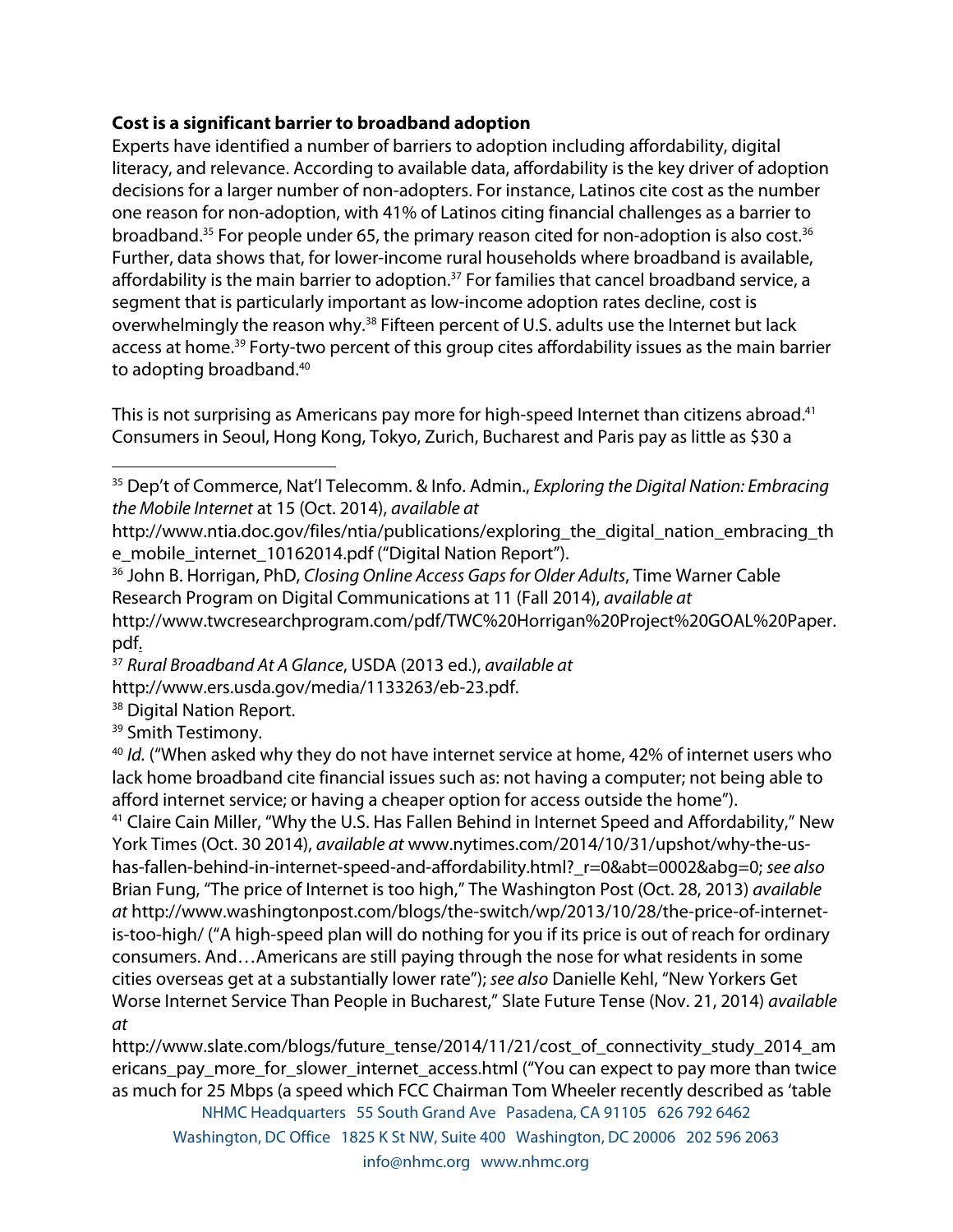month for broadband speeds that cost \$300 a month in the U.S. The U.S. is ranked 30th in the world for speed, and we pay \$3.50 per megabit while Ukrainians pay just \$0.90.<sup>42</sup>

### **RECOMMENDATIONS**

Support modernization of the FCC's Lifeline Program. Question 7 asks whether any federal programs should allow the use of funding for the deployment of broadband infrastructure or promotion of broadband adoption that do not do so now. The Executive Branch, including all Executive Branch agencies, should support the FCC's Lifeline Program, which provides a modest subsidy to low-income families so that they may acquire and maintain communications services. The FCC is about to undertake a process that would modernize the program for the broadband era and allow customers greater flexibility to apply their benefit to the cost of a broadband connection. Lifeline is currently the only federal effort to provide direct-to-consumer support to address the affordability barrier to adoption of communications services. As an existing program, Lifeline is capable of providing relief to low-income families seeking broadband service relatively quickly and the Executive Branch should weigh in to support this process and populate the FCC's record with information about the importance of connecting low-income populations to broadband for better administration of other government programs.

All federal programs should support broadband adoption efforts. To directly answer the question posed in question 7, NHMC believes that all federal programs should allow some funding to be used to promote broadband access and adoption. Programs are missing huge swaths of target beneficiaries when there is no funding to close adoption gaps.

For example, this is especially clear in education as assignments, educational tools, and assessments increasingly move online. No child should be required to complete exams and homework online unless they have home access.<sup>43</sup> In this context, the Department of Education needs to help facilitate home broadband adoption.

stakes' when it comes to broadband in the 21st century) in the United States compared with parts of Europe and Asia");*see also* Tom Geoghean*,* "Why is broadband more expensive in the US?," BBC News (Oct. 28, 2013), *available at* http://www.bbc.com/news/magazine-24528383 ("For instance, at high speeds of 45 Mbps and over, the OECD report has the US ranked 30th out of 33 countries, with an average price of \$90 a month").

<u> 1989 - Andrea Santa Andrea Santa Andrea Santa Andrea Santa Andrea Santa Andrea Santa Andrea Santa Andrea San</u>

<sup>42</sup> Claire Cain Miller, "Why the U.S. Has Fallen Behind in Internet Speed and Affordability," New York Times (Oct. 30 2014), *available at* www.nytimes.com/2014/10/31/upshot/why-the-ushas-fallen-behind-in-internet-speed-and-affordability.html?\_r=0&abt=0002&abg=0; Micah Singleton, "Here's how terrible U.S. broadband service really is," Daily Dot (Sept. 5, 2014), *available at* www.dailydot.com/politics/us-broadband-speed-cost-infographic/. <sup>43</sup> Christine Armario and Sally Ho, "Online Common Core testing lays bare tech divide in schools, Associated Press, Yahoo! Tech (May 11, 2015), *available at* 

https://www.yahoo.com/tech/s/online-common-core-testing-lays-bare-tech-divide-155549423.html?.gg\_forward=true.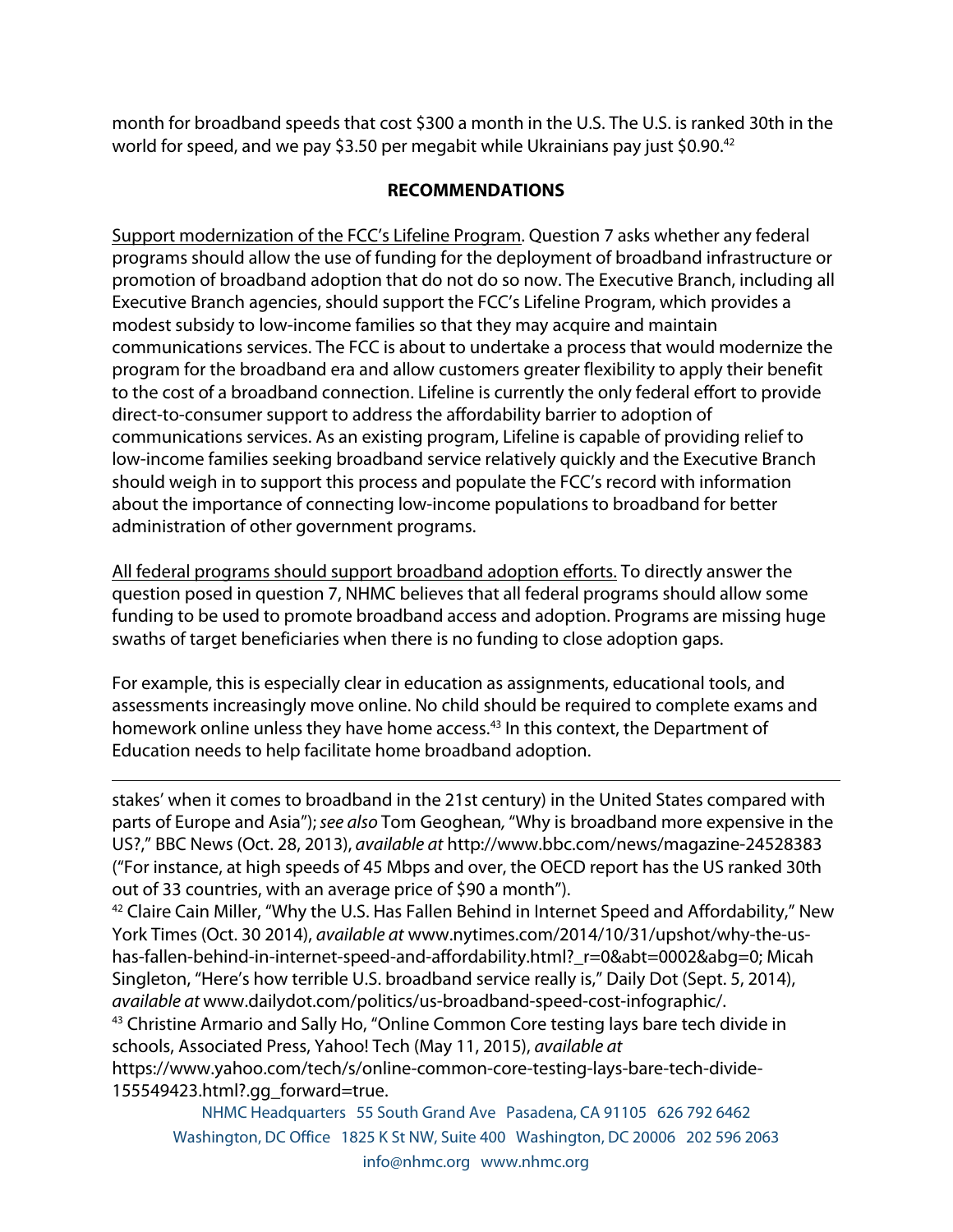One way to make these efforts is by exploring cross-sector partnerships. For instance, partnerships between between educational providers and housing authorities have shown promise. Spartanburg, South Carolina, a town where half the students in the school district lacked home Internet access, is an excellent model for pilot projects. There, the Spartanburg Housing Authority partnered with a school district and two wireless providers to ensure all students have broadband at home.<sup>44</sup> Additionally, the partnership provides students with tablets and computers to overcome the affordability barrier posed by device costs.

However, agencies must go beyond the public-private partnership model and be allowed to directly fund significant efforts to move the needle on broadband adoption among their constituents. Given the stagnant state of broadband adoption in this country, urgent action is needed without having to wait to line up private sector partners.

Direct every agency that interacts with constituents on the Internet to train all public engagement and outreach staff and contractors to assist constituents that lack home broadband. In question 23, the RFC asked how the federal government can make broadband technologies more available and relevant for vulnerable populations. If an executive branch agency institutes a policy that requires or encourages important constituent communications to occur online, agency staff that interacts with constituents must be prepared to assist those who have yet to adopt broadband. This training should ensure that all staff members and contractors that interact with constituents are able to clearly describe the benefits of using online tools and direct constituents to resources that could help them obtain broadband Internet access. For instance, once the Lifeline Program is modernized to fully support broadband, all Executive Branch agency staff that interacts with low-income constituents should be prepared to direct such constituents to Lifeline and provide basic information about how to enroll.

Further, there should be more outreach and education about transactions that can be conducted online. All Executive Branch agencies should be required to direct callers to existing online services as part of standard phone tree greetings. The agencies should also streamline services and promote benefits.gov. Further, the government should be mindful of language barriers and ensure information about websites and services are available in as many languages as possible.

Instruct all Executive Branch agencies to improve their mobile websites. In further response to question 23, with nearly two-thirds of Americans owning a smartphone, the government should work toward making its sites and services easily accessible from mobile devices. This is

<u> 1989 - Andrea San Andrea San Andrea San Andrea San Andrea San Andrea San Andrea San Andrea San Andrea San An</u>

<sup>44</sup> Joshua Bolkan, "South Carolina District Taps Partners To Launch Home Internet Access Pilot," THE Journal (May 1, 2015), *available at* 

http://thejournal.com/articles/2015/05/01/south-carolina-district-taps-partners-to-launchhome-internet-access-pilot.aspx.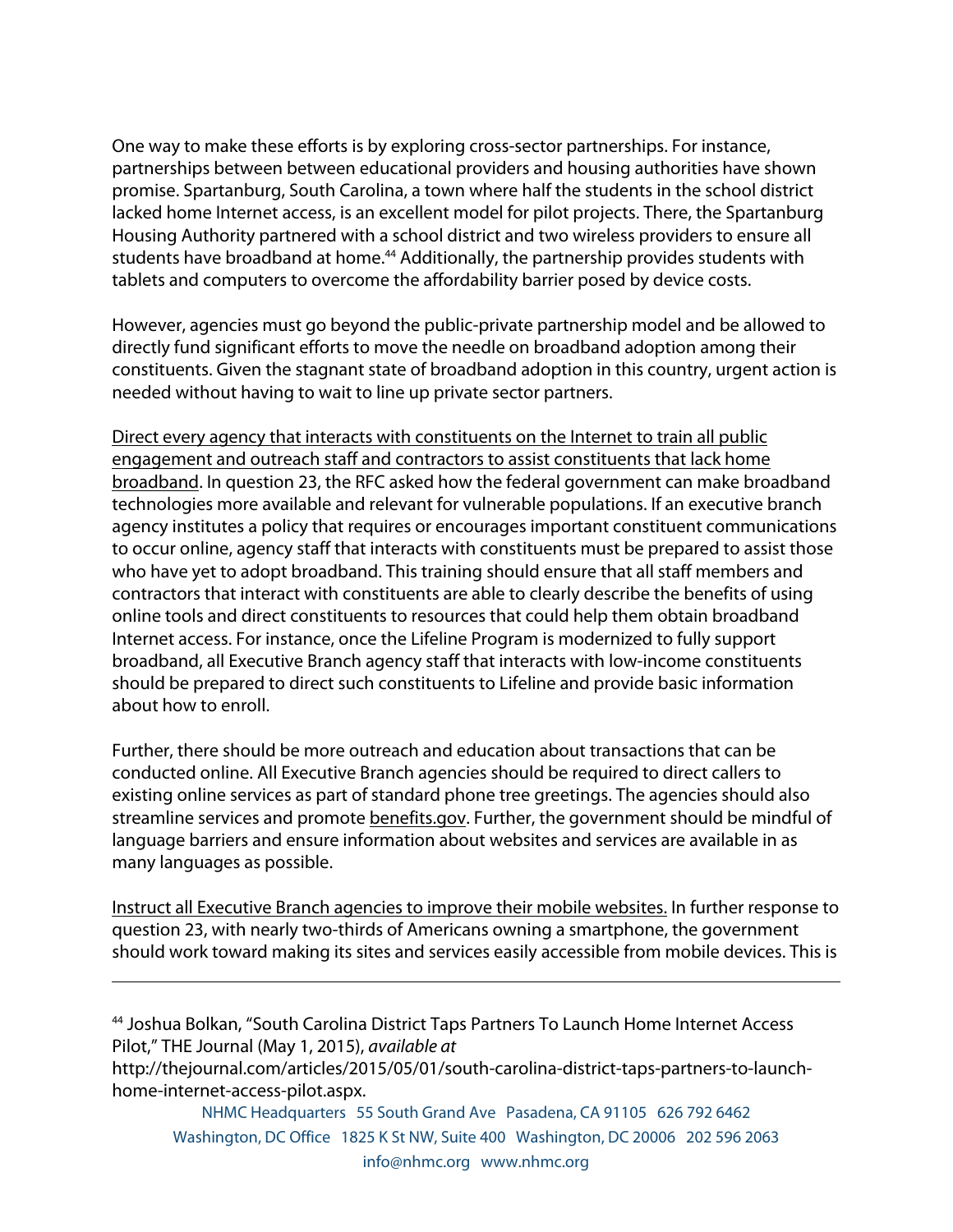important for the "19% of Americans who rely to some degree on a smartphone for accessing online services and information," and mobile-friendly sites are especially critical for Latinos (13%), who are three times more likely than whites (4%) to rely on their smartphone as their sole means of Internet access.<sup>45</sup>

Evaluate the accuracy of the National Broadband Map. In question 28, the RFC asks if there are any gaps in the level or reliability of broadband-related information gathered by other entities that need to be filled by Executive Branch data collection efforts. One gap is with the government's own data—the National Broadband Map. A March 26, 2015 story about a new homeowner who had to sell his house because he could not get broadband illuminated a potential flaw in the National Broadband Map.<sup>46</sup> At this point, the accuracy of the National Broadband Map is questionable making it unclear how widely broadband is actually deployed in the U.S. According to the report: "The National Broadband Map lets you enter any address in the US to find out what Internet access options are available. The database shows 10 options at [the homeowner]'s house, including mobile and satellite, but they're all either inadequate for home Internet service or unavailable. One of the 10 options is [a] fiber network that residents cannot use."47 This story raises concerns about the granularity of data included in the map and whether availability determinations should be made about entire geographic areas if only a handful of households are served.

Conduct a survey of federal government use of the Internet to interact with constituents and report on any resulting efficiencies or cost savings achieved. Question 29 asks what additional research should the government conduct to promote broadband deployment, adoption, and competition. The Council should survey and report on all government programs, forms, interfaces, events, and outreach that require Internet access and determine the amount of money that this migration online has saved. Doing so will be one way to demonstrate a return on investment for any current and future programs designed to spur broadband adoption.

Direct every agency and office that utilizes the Internet to interact with constituents to report on whether or not such outreach is currently sufficient. In further response to question 29, all executive branch agencies should determine whether or not and outreach that is exclusively housed online is effectively reaching the target populations. For instance, a government programs designed to serve households earning less than \$25,000 per year would risk excluding more than half of eligible households if it were to move its application process exclusively online. Each agency should estimate, based on the demographic characteristics of the population that it serves and current Census data about broadband adoption, how many

 

<sup>45</sup> Aaron Smith, "U.S. Smartphone Use in 2015," Pew Research Center (April 1, 2015), *available at* http://www.pewinternet.org/2015/04/01/us-smartphone-use-in-2015/.

<sup>&</sup>lt;sup>46</sup> Jon Brodkin, "New homeowner selling house because he can't get Comcast Internet," Ars Technica (March 26, 2015), *available at* http://arstechnica.com/business/2015/03/newhomeowner-selling-house-because-he-cant-get-comcast-internet/. <sup>47</sup> *Id.*